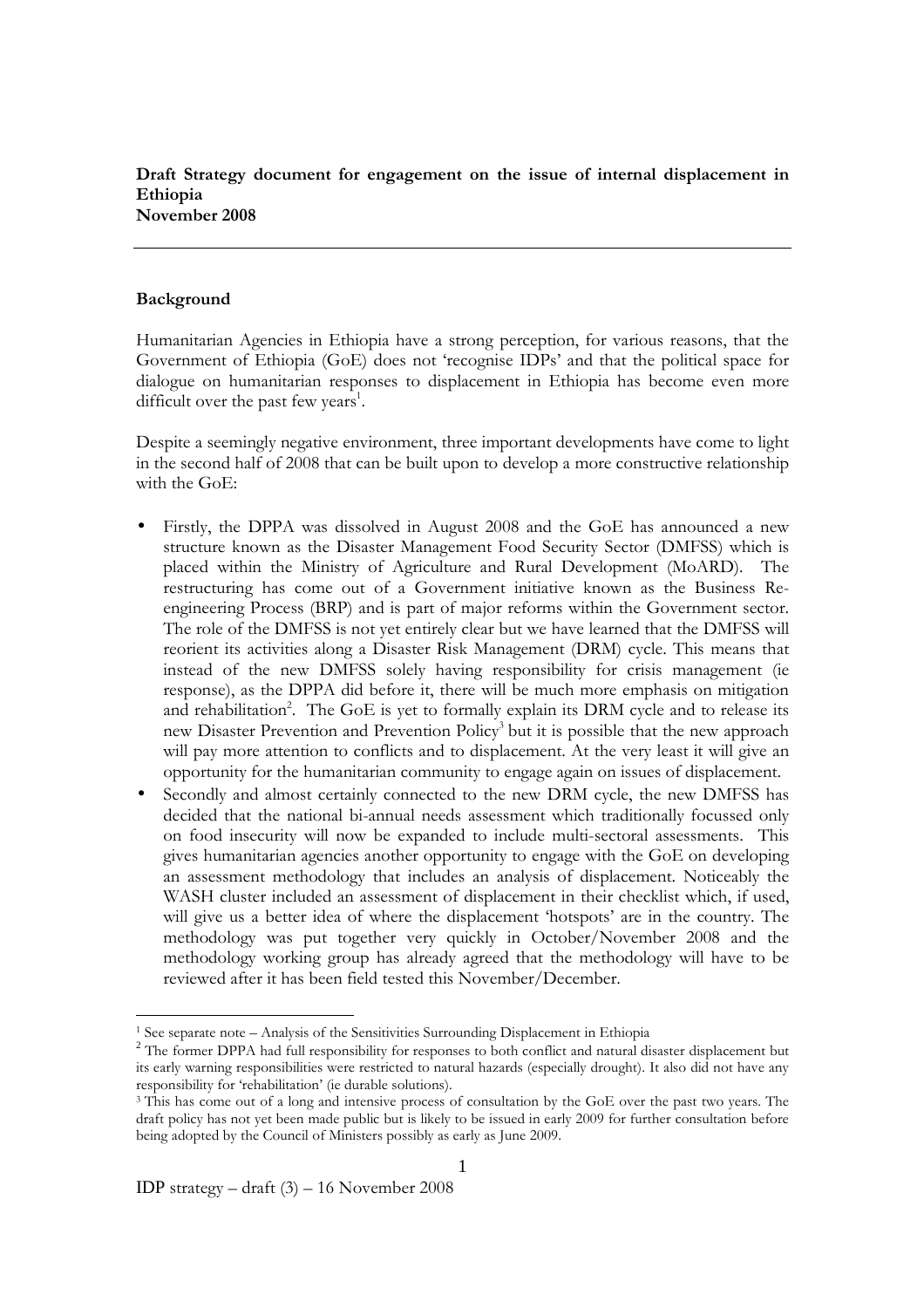• Thirdly, during the latter half of 2008, the humanitarian community has jointly with the GoE responded to two displacements in Ethiopia, experiencing in both cases constructive relationships. One followed a flooding displacement in Gambella where agencies, led by IOM, coordinated very closely with the Regional Government to respond to approximately 50,000 IDPs. The other relates to a conflict displacement of approximately [confirm nos] persons along the Somali/Oromiya border. The humanitarian coordination was led by the new DMFSS in close coordination with several agencies including USAID.

Following consultation with agencies involved in these two displacements, it was generally felt that there was some momentum at the moment and an opportunity to build on recent positive experiences. A strategy has therefore been developed to recommence engagement with the GoE on the issue of displacement. The strategy comprises two complementary approaches:

- 1. The first approach is long-term and involves engagement at a political and institutional level through the new DRM cycle, with the ultimate objectives of (a) having a much better understanding of displacement in Ethiopia and (b) developing the GoE's capacity to mitigate and respond to internal displacement more coherently and more predictably.
- 2. The second approach is an intermediate strategy aimed at building confidence within the new DMFSS to take the lead in addressing displacement on a location-specific basis whilst the Government develops its new policies.

In addition, it makes sense to add two further approaches to this strategy:

- 3. An approach aimed at building the capacity of the GoE through the new assessment methodology to identify both displacement communities and populations at risk of displacement and to assess the humanitarian and protection concerns arising in situations of displacement.
- 4. An approach that links the HRF to location-specific IDP response coordination mechanisms where the Government has agreed that interventions are necessary, but there is a funding gap.

# Approach 1 – engaging the Government through the new DRM cycle

Rationale: Although we yet do not have many details about the new DRM cycle, and in particular what it means in practical terms for the GoE and the new DMFSS, we do understand that there will be a shift in focus away from crisis management towards a more holistic approach of disaster mitigation and preparedness through response and recovery. We understand that the GoE proposes as part of its strategy a 'woreda mapping exercise' which will look at the hazards that have previously occurred in all parts of the country as well as the consequences and past responses. We will need to pay particular attention to whether the 'hazards' include conflict as well as natural disaster and whether the consequences include displacement. The Government will also issue the new DRM policy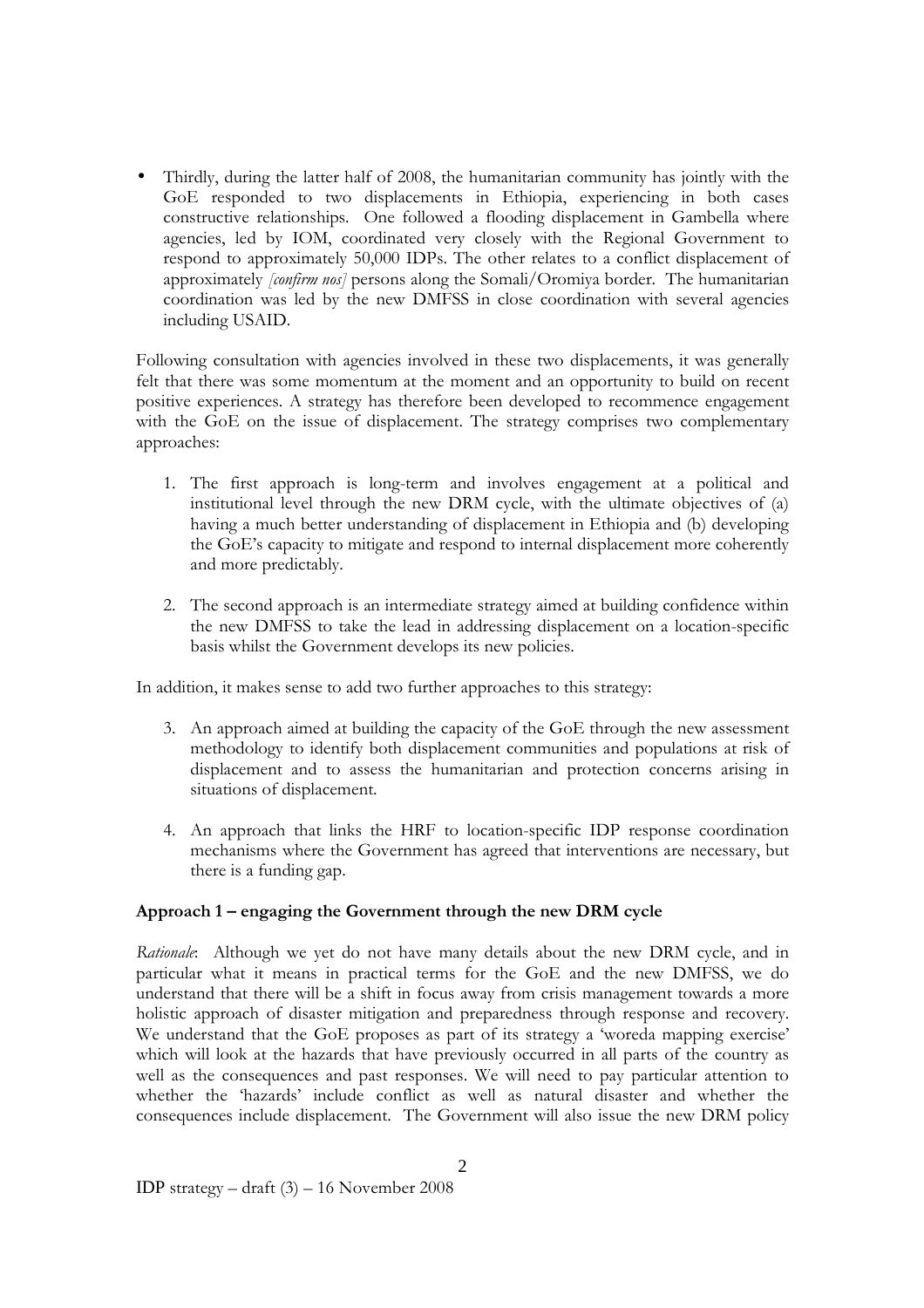for consultation which will provide a platform for agencies to comment on specific aspects relating to displacement. In the past, discussions with the GoE relating to internal displacement have mainly focussed on response and by implication, failures to respond. The new DRM cycle offers an opportunity to discuss displacement in the context of mitigation and recovery both of which are likely to be far less contentious and can, if handled constructively, create a platform for discussion on response also. From these discussions we are also very likely to get a much better feel for how the Government wishes to engage in the future and the extent to which it sees displacement as a priority. The underlying sensitivities may also be more apparent from the way in which it develops the mapping exercise. Also crucial to the new DRM is a change in the way that Government proposes managing humanitarian situations in the future. We are under the impression that there will be a significant shift in responsibility for decision-making in relation to response from the Federal Government to the Regional and even Woreda levels. The experience in Ethiopia is generally that Regional and local government officials are considerably more willing to recognise and engage with the international community on displacement whereas the Federal Government, motivated by bigger-picture economic and political considerations, has been reluctant to acknowledge the problem and has as a result on occasion blocked agencies from participating in responses. The humanitarian community therefore needs to restructure itself (especially through clusters/task forces) along the lines of the Government's new structures.

Implementation: The very first step is to find out more about the Government's new strategy. UNOCHA proposes organising a joint workshop with Government with the specific objective of introducing their new strategy and policy. This will be the platform for further discussions. The second step will be for agencies interested in taking up the issue of displacement to review the new structure and documents carefully to analysis the extent to which displacement is already addressed. From there, we will have to strategise about what elements we would like to develop with the Government and how. It is very likely that due to the scale of the project that the Government will be looking for funding and technical support to implement its new proposals. The humanitarian community should seriously consider the extent to which it can inject technical advice into the process by seconding staff and providing resources.

### Constraints and Challenges:

- Obviously a considerable amount of this strategy is based upon engaging on the detail of policies which are not yet available. The current relative levels of optimism about the possibility of engaging may dissipate if the details are unclear or unforthcoming. A longterm view needs to be taken and motivation levels sustained. Also the detailed strategy of how specifically to engage on different aspects of the new process will not be obvious until we have more information.
- It is quite possible that the Government is not yet itself entirely clear on how it envisages the new DRM cycle being rolled out, so we may find ourselves in a situation of flux – including various policy revisions - for some time which could be both frustrating and make it rather difficult to engage (three steps forward, two back seems a likely scenario!)
- The initial discussions will have to proceed very much at the Government's pace rather than ours. Although we can encourage engagement and discussion of details, we have to be mindful that it is a huge project for the Government to implement. The Government will receive enormous numbers of recommendations and will have to respond on a wide

IDP strategy – draft (3) – 16 November 2008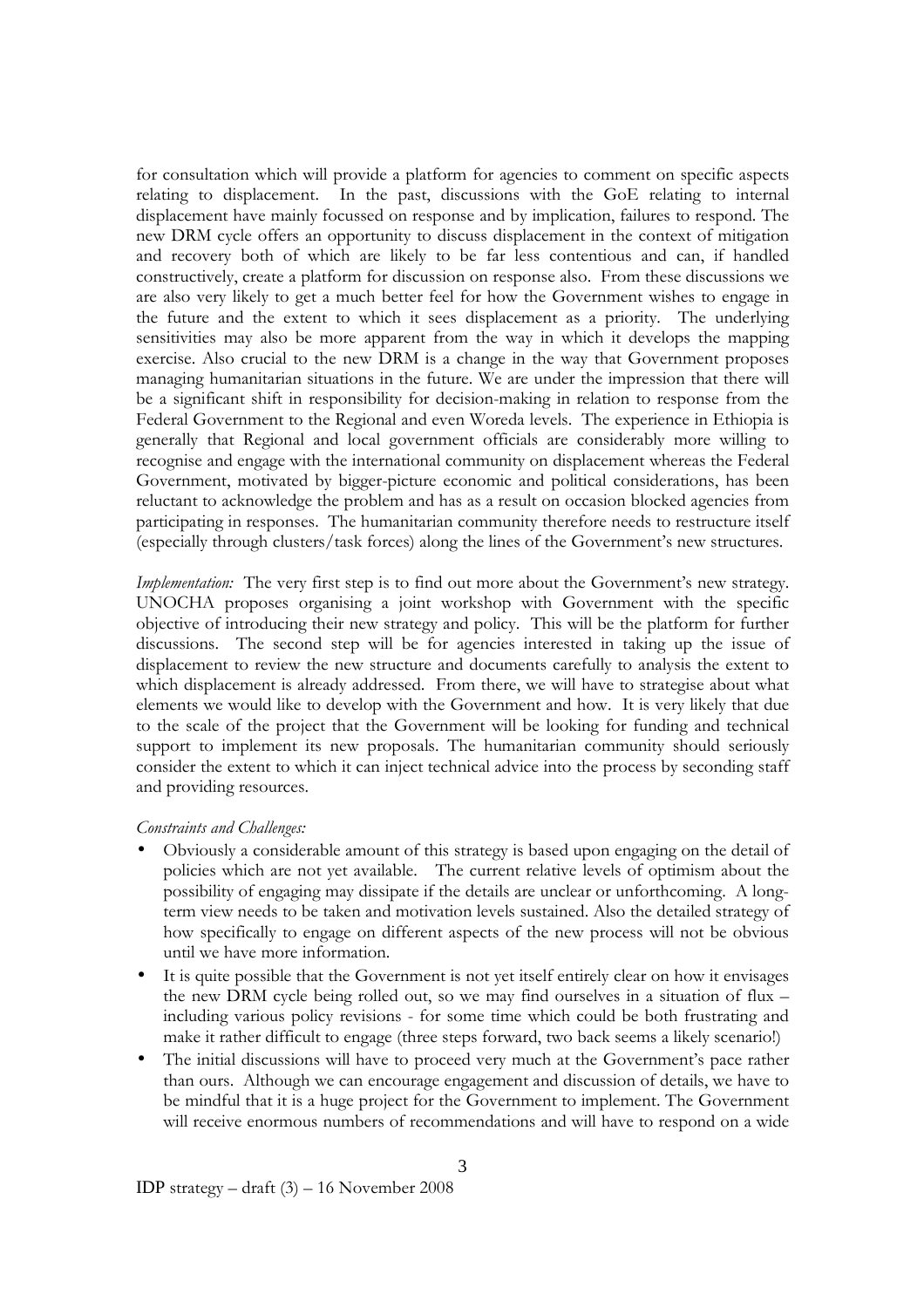range of issues. Cluster leads must coordinate closely and agree on priorities and a common approach so as to not overwhelm the Government with advocacy and comments. Contradictory advice or advocacy by different sectors within the humanitarian community will be disastrous.

• A shift to a DRM cycle is likely to involve the participation of development actors, especially donors, and there is a danger that the project is seen as 'developmental' and that humanitarian actors are 'squeezed out' of the process. Most of the expertise on displacement lies with humanitarian actors so care will have to be taken to keep within the process and where possible enhance the capacity of our development and donor colleagues to advocate on certain issues and incorporate displacement in their technical advice.

### Approach 2 – responding to displacement on the ground

Rationale: In the absence of a coherent policy from the GoE on responding to displacement, the humanitarian community cannot ignore the serious humanitarian consequences of conflict and natural disaster in Ethiopia and the specific vulnerabilities related to displacement. Two displacements are currently or have been responded to in cooperation with the Government during the latter half of this year. In the case of Gambella, IOM coordinated the flooding response alongside the Regional Government. In the case of the "Filtu IDPs" of Somali/Oromiya border region, the humanitarian agencies led by USAID have coordinated closely with the new DMFSS. This strategy involves building on these experiences and particularly trying to replicate the 'Filtu' example where agencies are not able to respond by cooperating with the Regional Government alone but need the Federal Government to intervene.

Implementation: It is important to distinguish between scenarios where agencies are able to respond by cooperating with the local (usually Regional) Government officials. In some cases, such as the Gambella flooding and the flooding in Jijiga it is possible for agencies to react to a displacement by agreeing the response locally and then implementing it. In other cases, where displaced people are amongst larger groups of affected people (particularly if they are with host families) agencies can incorporate them into their general response (eg water trucking projects in the Somali region which also assisted people who had migrated/were displaced). Wherever possible this strategy will continue and is encouraged. It is important to remember however, that liaison with the Federal Government is not left out of this strategy but is done by the Regional Government on behalf of the humanitarian community and full transparency must be encouraged through the relevant agency reporting mechanisms at a Federal level.

In other cases where local capacity is constrained and the Federal Government does need to lead the response, due to the scale of situation or where there are political sensitivities resulting in reluctance on the part of the local government to react without the sanction of the Federal Government, it is proposed that the following mechanism should be triggered:

• The first step will have been coordination on the ground to see who is able to respond and dialogue with the local authorities. If it has become clear that the Federal Government needs to be involved to overcome certain obstacles, UNOCHA

IDP strategy – draft (3) – 16 November 2008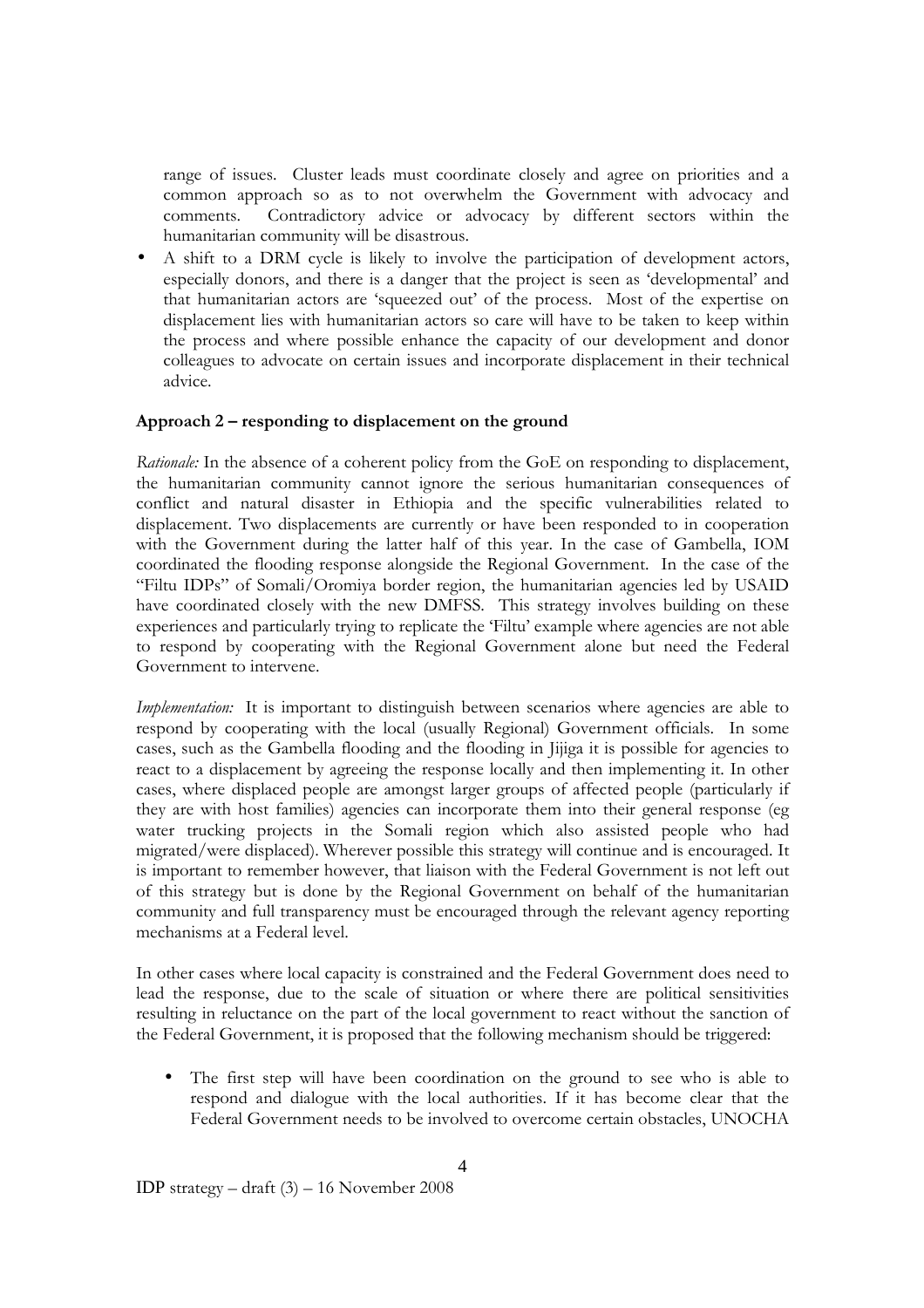in Addis to be informed of the situation either directly where they do not have a field presence or through their field staff. As much detail as possible should be given about the context, numbers of people displaced, their location, needs and required responses. In the absence of being able to do formal assessments this information is likely to be guesswork to some extent, but nonetheless important.

• UNOCHA to call a meeting of all relevant agencies that have Addis representation. Decision to be made about which will be the 'lead' agency for the response. Generally there was the view that there is some advantage in the 'lead' agency being an operational agency rather than UNOCHA every time. Lead Agency and UNOCHA to approach the DMFSS and ask them to chair a coordination meeting (in a similar style to how it was done for 'Filtu').

UNOCHA's role will be to attend all of these 'ad hoc' location-specific displacement coordination forums with the specific objectives of:

- Being the one agency that can have an overview of each displacement and can monitor how each response is unfolding, particularly keeping an eye on the consistency between displacement responses and constraints/barriers arising;
- To be a neutral agency that can assist the GoE and agencies to overcome issues together;
- To reinforce positive collaboration between the Government and the international community on the issue of internal displacement;
- To indentify both training possibilities and opportunities to expand discussions;
- Being a liaison between these location-specific displacements and the Protection Cluster, particularly providing information on the consistency of the various responses and the protection gaps identified.
- To make and reinforce the positive links between the location-specific responses and the new national policy on displacement.

Where there are no agencies on the ground that have the capacity to respond, UNOCHA will (subject to its own capacity constraints) take the lead in gathering information about the displacement, encouraging the DMFSS to coordinate the various relevant line bureaux to respond to the displacement, assisting with that coordination and assessments and (where possible) monitoring the response.

### Constraints and Challenges

- Unfortunately there is no hard and fast rule about when and where it will be possible to proceed at a regional level without triggering a Federal Government coordination mechanism. It very much depends on local capacities and the political dimensions of a situation. It is also possible that only certain elements of the response require Federal intervention (such as food assistance or moving NFIs for example) in which case agencies acting bilaterally with the Federal Government to resolve the issue may be enough.
- Whether the Federal Government will be willing to replicate the 'Filtu' experience is also not yet clear. USAID has agreed to suggest to the DMFSS that they review the response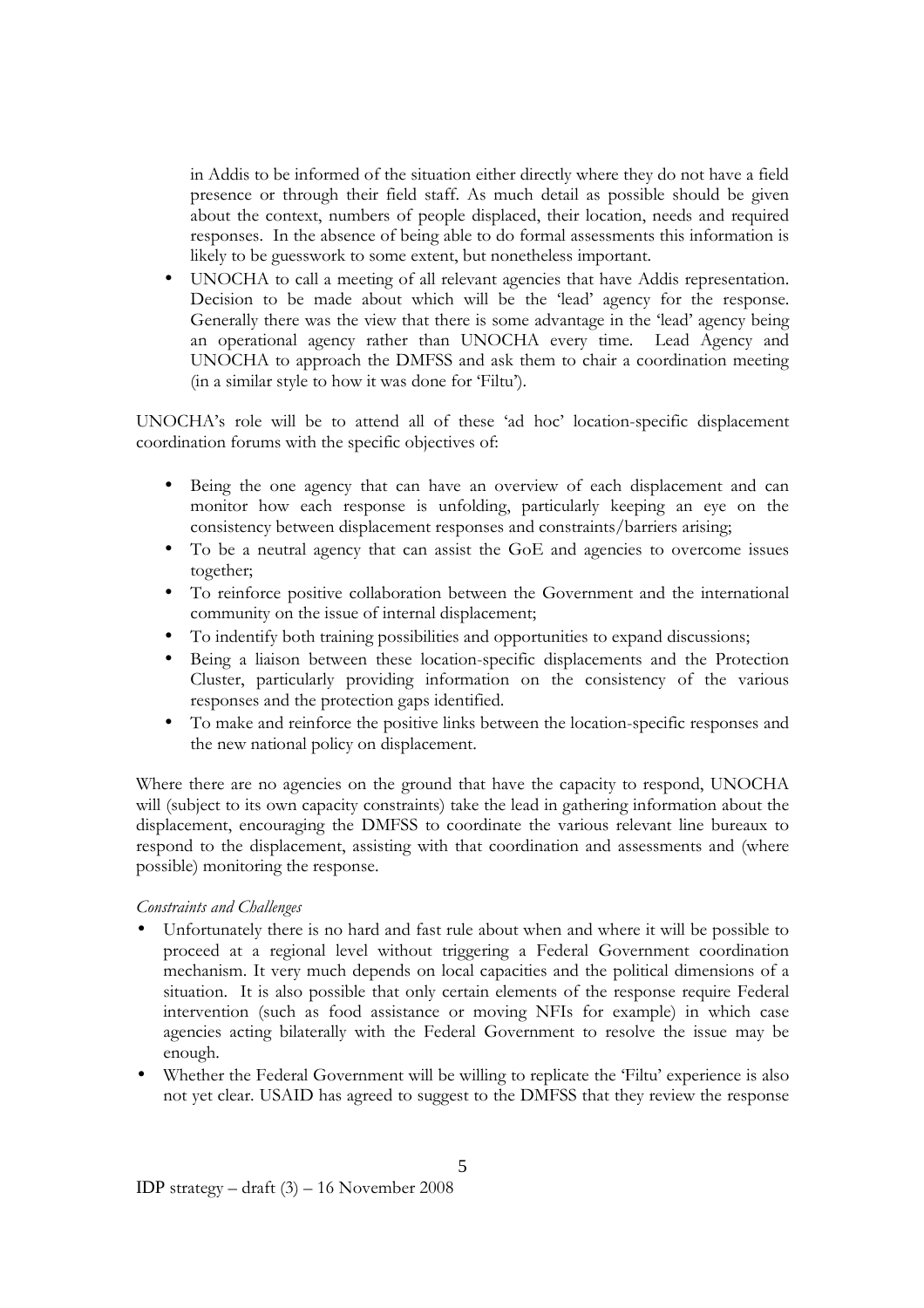and coordination mechanism, hopefully resulting in the conclusion that it worked well and therefore a willingness to repeat it.

• USAID's involvement in the 'Filtu' displacement may in itself be the reason that the DMFSS reacted. It might be necessary in the future to ask USAID to involve itself in other displacements in the interests of strengthening relationships and building on successes.

## Approach 3 – improving national needs assessments

Rationale: The expansion of the national needs assessment to other sectors than food security is a welcomed development. It is very unlikely that we will be able to introduce a 'protection sector' into the national needs assessment for a long time to come. However, through widening the assessment to other sectors such as watsan and health, it is possible to include protection and gender sensitivity issues such as an assessment of the number of people displaced (so that health and water interventions can be adjusted) and to analyse where there are populations at risk of displacement due to resource constraints and/or conflict arising out of resource constraints.

Implementation: Following the national needs assessment this December, survey UN and NGO colleagues on how it went and how useful the tools are. Monitor the results of the assessment to see if they reflect the findings that came from using the tools. Follow up with the 'methodology sub-group' to ensure that there is a review process. Use the review process to support the GoE in developing tools that better assess displacement issues. The Protection Cluster (led by UNHCR) should take the lead in providing or improving tools so that issues relating to displacement are included in the future assessments.

#### Constraints and Challenges:

- There is an assumption that there will be an opportunity to review the methodology and that the GoE will be receptive to further developments. It will be necessary to engage in very constructive dialogue.
- It will be difficult to develop protection and displacement tools through mainstreaming but not impossible. There may be some resistance from the GoE side and/or other clusters.
- This will be a time consuming and long term effort. Will also require people with some experience to participate in the future needs assessments to see how tools are developed.

### Approach 4 – Using the HRF

Rationale: The HRF has funded several IDP situations (in Gambella and the Oromiya/Somalia border). Where gaps have been identified the HRF should be used to fund displacement activities to show added value to the GoE.

Implementation: OCHA to advise agencies working in situations of displacement that funds are available to meet the gaps. OCHA to encourage agencies to apply.

IDP strategy – draft (3) – 16 November 2008